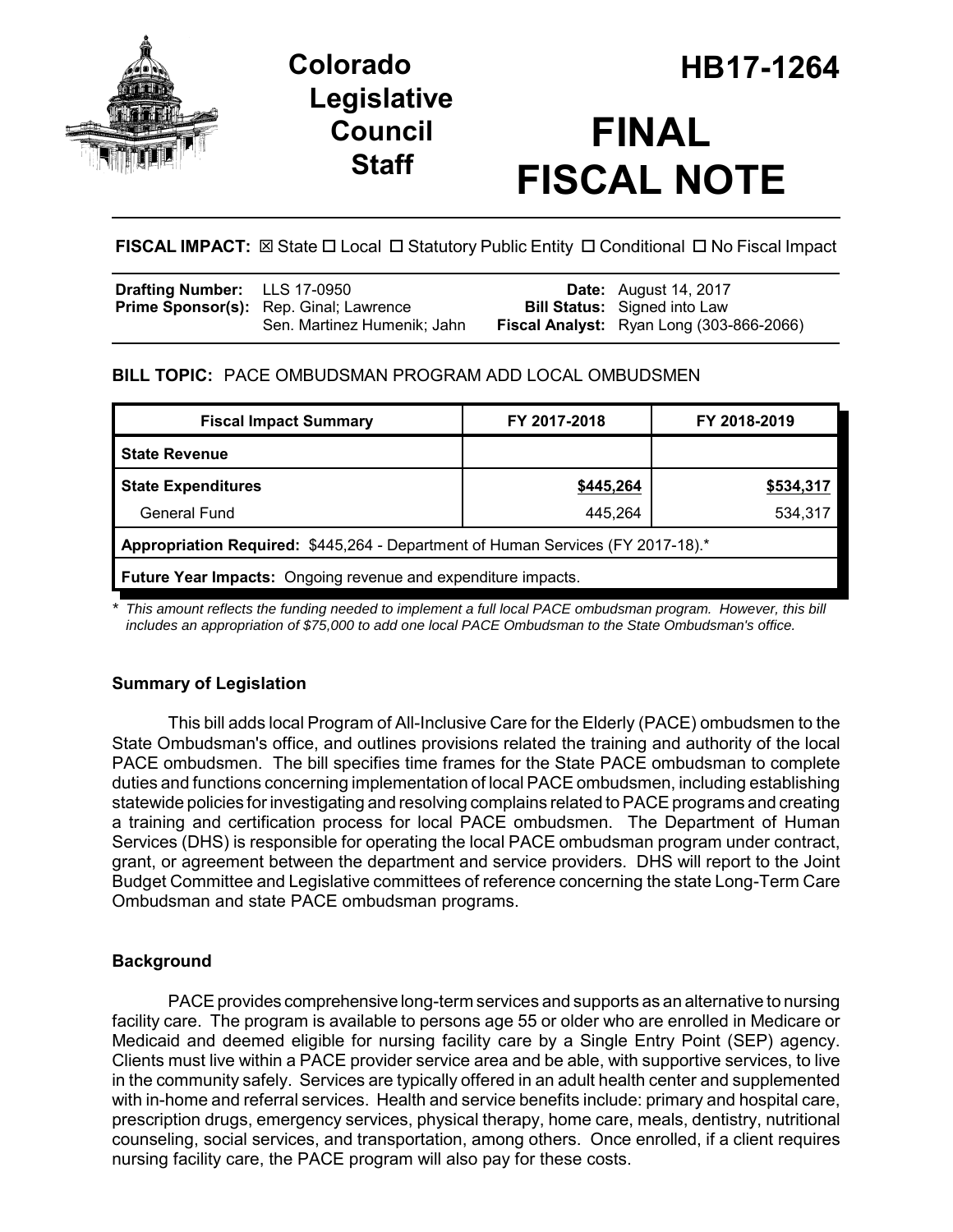Senate Bill 15-137 expanded the type of entities that may operate a PACE program to include private, for-profit organizations and specified a review process by the Attorney General to oversee the conversion of nonprofit organizations into for-profit entities. Following passage of SB 15-137, one PACE provider, InnovAge, converted to for-profit status. As a condition of this conversion, approximately \$200 million, based on the charitable benefit to the community from the nonprofit organization, was set aside in a foundation to continue to fund work associated with the original objectives of the nonprofit organization. In addition, the Attorney General specified that InnovAge establish an ombudsman for its program. InnovAge serves about 80 percent of the 2,800 PACE participants statewide.

#### **State Expenditures**

*This bill increase state General Fund expenditures by \$445,264 in FY 2017-18 and \$534,317 in FY 2018-19 to contract six local PACE ombudsmen to serve in the current PACE communities statewide*. These expenditures are outlined in Table 1 and explained below.

| Table 1. Expenditures Under HB 17-1264 |            |            |  |  |  |
|----------------------------------------|------------|------------|--|--|--|
| <b>Cost Components</b>                 | FY 2017-18 | FY 2018-19 |  |  |  |
| Contractor Salary and Operating Costs  | \$431,945  | \$518,334  |  |  |  |
| Travel                                 | 9,000      | 10,800     |  |  |  |
| <b>Administrative Costs</b>            | 4,319      | 5,183      |  |  |  |
| OTAL                                   | \$445,264  | \$534,317  |  |  |  |

*Contract local PACE ombudsmen*. The six local PACE ombudsmen will be required to provide complaint resolution for the six Area on Aging (AAA) planning service areas. The fiscal note assumes that there will be one local PACE ombudsman for every 500 PACE participants. Total contract costs are shown in Table 1. Costs are prorated for 10 months in the first year of the program, and it is assumed that new local PACE ombudsmen will not start until after August 1, 2017. This fiscal note shows the amount needed to implement the full local PACE ombudsman program. However, should fewer ombudsmen be hired, each local PACE ombudsman position is estimated to have salary and operating costs of \$74,211 in FY 2017-18 and \$86,389 in FY 2018-19 and in future years. Table 2 below shows the approximate number of PACE participants in each AAA area.

| <b>Table 2. PACE Service Areas</b>                 |                                    |                                                    |  |  |  |
|----------------------------------------------------|------------------------------------|----------------------------------------------------|--|--|--|
| <b>Service Area (Counties)</b>                     | <b>PACE</b><br><b>Participants</b> | <b>Local PACE</b><br>Ombudsmen<br>(Contracted FTE) |  |  |  |
| Denver, Adams, Jefferson, Broomfield, and Arapahoe | 2,065                              | 4.0                                                |  |  |  |
| El Paso                                            | 399                                | 0.5                                                |  |  |  |
| Pueblo                                             | 291                                | 0.5                                                |  |  |  |
| Montrose and Delta                                 | 304                                | 0.5                                                |  |  |  |
| Boulder, Weld, and Larimer                         | 300                                | 0.5                                                |  |  |  |
| <b>TOTAL</b>                                       | 3,359                              | 6.0                                                |  |  |  |